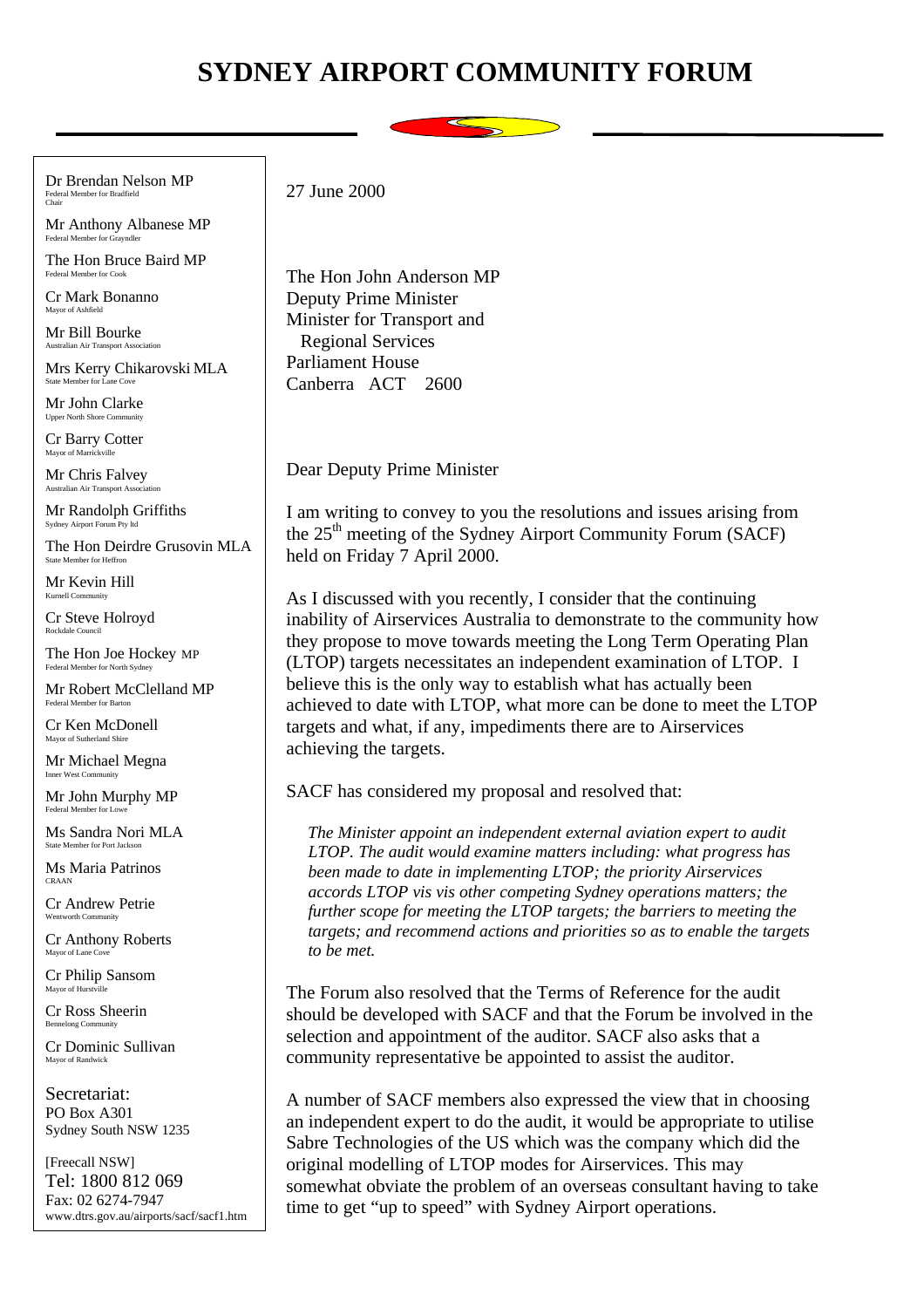Such an audit would be additional to the "community audit" which is proposed by Airservices Australia to enable community representatives to access data on the reasons for runway mode changes.

The Forum again expressed its deep concerns at the continuing failure of Airservices Australia to detail to the community how it intends to meet the LTOP targets. SACF resolved that:

*That the SACF calls upon Airservices Australia to provide forthwith the project schedule as previously requested or provide reasons to SACF at the next ordinary meeting of SACF as to why the Forum's repeated and consistent resolutions have been ignored, delayed or otherwise denied.*

As you are well aware, SACF strongly opposes any proposal to divert regional air services from Sydney Airport to Bankstown Airport and any move to exclude regional or propeller aircraft from the current capacity cap on Sydney Airport. To this end we welcome your statements that the recent presentation given by Sydney Airports Corporation representatives to country elected representatives suggesting such a move is not Government policy. However, we remain concerned at the continued push from some for such an outcome.

I recently wrote to Airservices seeking information on the impact of the operation of IFR scheduled regional services at Bankstown Airport on Sydney Airport operations, and particularly on the LTOP noise sharing modes. Airservices has declined to provide any such advice stating in reply that this is a matter for the Government to comment on. SACF does not accept this reply.

The Forum requests that any analysis and modelling which has been done on the impacts of shifting regional airlines to Bankstown be provided by Airservices to the community so as to enable a better public understanding of any implications for LTOP from such a proposal. SACF also resolved to:

Ask the Minister for Transport and Regional Services to publicly reaffirm that the 80 movements per hour cap on Sydney Airport will remain inclusive of propeller and regional aircraft.

*SACF noted the passage last week through the House of an amendment to the Sydney Airport Curfew Act 1995 to lift the level of maximum penalty for curfew breaches to \$550,000. The Forum appreciates the Government taking such action to protect the amenity of Sydney residents.*

However, the Forum was extremely concerned to learn that Thai Airways was recently only fined \$10,000 after pleading guilty to breaching the curfew. Clearly, this appears to be a very small cost for the company given the costs the airline would have had to bear had its aircraft not departed from Sydney Airport that night. SACF has asked that your Department provide it with a detailed paper on this curfew breach.

The Forum's attention was drawn to the recently approved Sydney Airport Environment Strategy, and in particular the disclaimer in the front of the document which appears on the face of it to absolve the Sydney Airports Corporation from any requirement to implement the Strategy. I would ask that you clarify for the Forum the legal status of the Strategy and the requirements it places upon the Corporation.